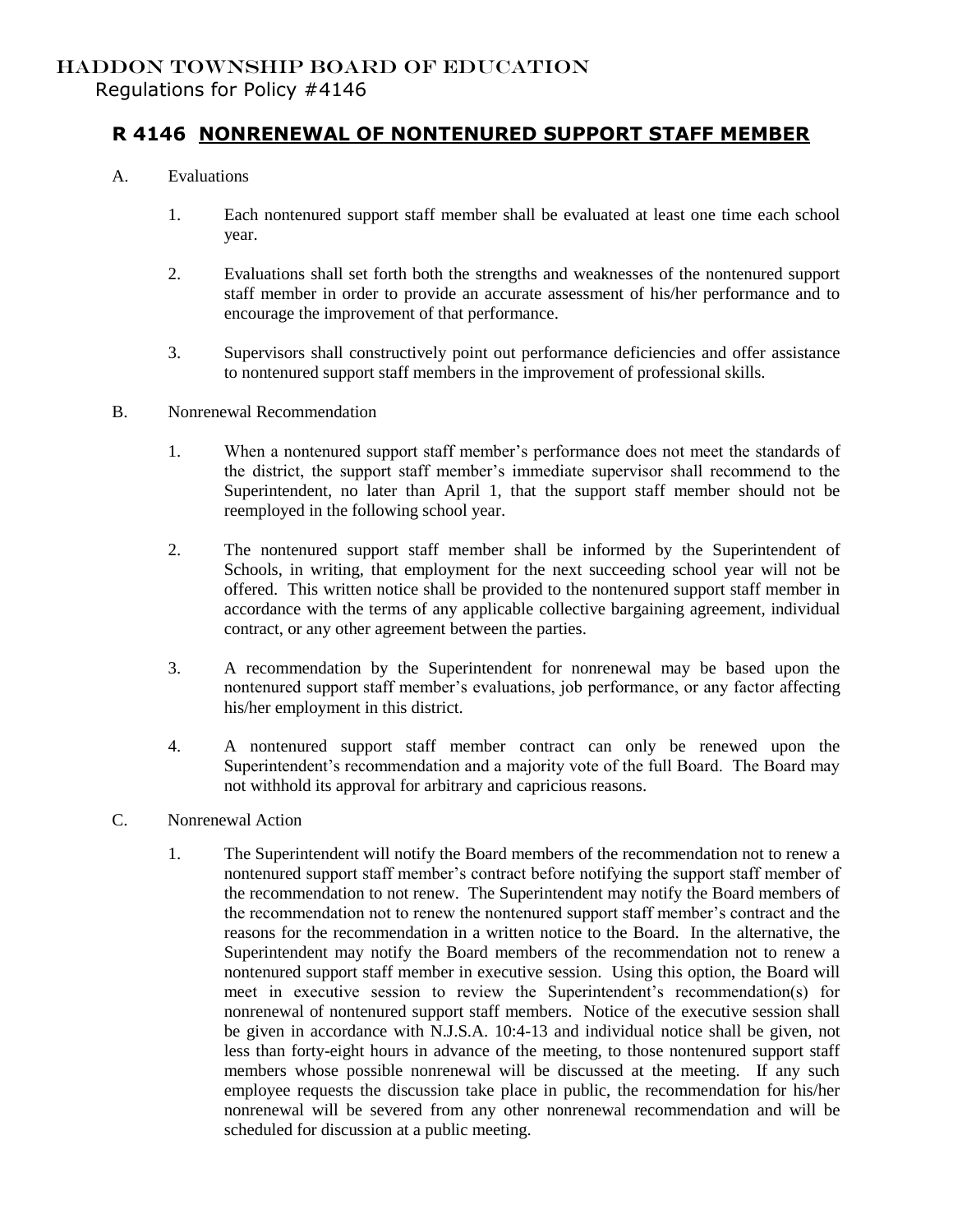- 2. Anontenuredsupportstaff member not recommended for renewal by the Superintendent is deemed not renewed. A Board vote is not required on the Superintendent's recommendation(s) to not renew a nontenured support staff member's contract.
- D. Notice of Nonrenewal
	- 1. Notice of the Superintendent's decision not to renew shall be given to each nontenured support staff member not recommended for renewal in accordance with the terms of any applicable collective bargaining agreement, individual contract, or any other agreement between the parties. The Board may delegate the Superintendent or the Board Secretary to give the written notice of nonrenewal.
	- 2. The nonrenewal notice shall be in writing and provided to the nontenured teaching staff member not recommended for renewal in accordance with the terms of any applicable collective bargaining agreement, individual contract, or any other agreement between the parties. If hand delivered, a record shall be made of the date on which delivery was made. If sent by mail, the notice shall be sent registered mail, return receipt requested, to the nontenured support staff member's address of record.
- E. Request for Statement of Reasons
	- 1. A nonrenewed support staff member will be given a written statement of the reasons for which he/she was not renewed provided the support staff member's request for a statement of reasons has been received by the Superintendent within fifteen calendar days after the support staff member has received written notice of his/her nonrenewal.
	- 2. The statement of reasons for a nonrenewal will set forth, with as much particularity as possible, the precise reasons for the nonrenewal. Where the nonrenewal is based on performance deficiencies recorded in the employee's evaluations and the employee has been given a copy of those evaluations, the statement of reasons may incorporate the evaluations by reference.
	- 3. The statement of reasons may be prepared by the Superintendent or the Board Secretary and shall be delivered to the employee who requested it within thirty calendar days after the receipt of the employee's request.
- F. Nonrenewal Appearance
	- 1. A support staff member who has requested a statement of reasons for his/her nonrenewal will be granted an informal appearance before the Board to discuss those reasons, provided that he/she had submitted to the Superintendent a written request for such an appearance no later than ten calendar days after the support staff member's receipt of the written statement of reasons.
	- 2. A date for the informal appearance shall be scheduled within thirty calendar days from the support staff member's receipt of the Board's statement of reasons. The appearance shall be conducted at an executive session for which notice has been given in accordance with N.J.S.A. 10:4-13. The Board will determine a reasonable length of time to be devoted to the appearance, depending upon each instance's specific circumstances. The proceeding of an informal appearance before the Board may be conducted pursuant to N.J.A.C. 10:4-12(b)(8).
	- 3. The support staff member requesting the appearance shall be given written notice, no later than forty-eight hours in advance of the meeting at which it is scheduled, of the date, time, place, and duration of the appearance.